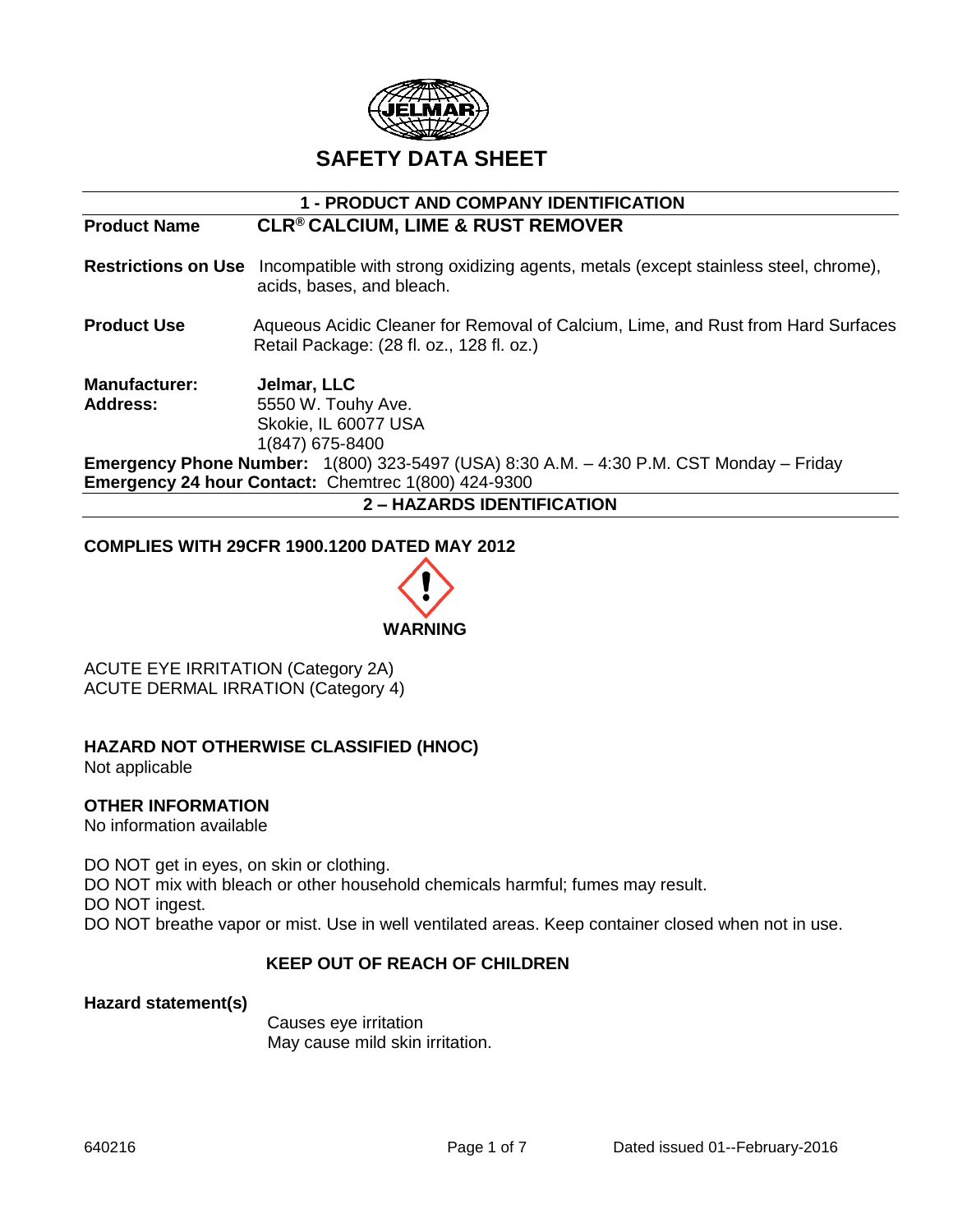

#### **Precautionary statement (s)**

IF IN EYES: Rinse cautiously with water for several minutes. Remove contact lenses, if present and easy to do. Continue rinsing. If eye irritation persists: Get medical advice.

Wash skin thorough after handling.

If skin irritation or rash occurs: Get medical advice/attention.

Do not eat, drink or smoke when handling this product.

Wear protective gloves.

 IF SWALLOWED: Call a POISON CENTER or doctor/physician if you feel unwell. IF ON SKIN: Wash with plenty of soap and water.

Avoid breathing fumes.

| <b>SECTION 3 - COMPOSITION /INFORMATION ON INGREDIENTS</b> |           |                    |             |
|------------------------------------------------------------|-----------|--------------------|-------------|
| <b>Component</b>                                           | CAS#      | <b>OSHA HAZARD</b> | % by Weight |
| 1. Lactic Acid                                             | 79-33-4   | YES.               | 5.00-18.00  |
| 2. Lauramine Oxide                                         | 1643-20-5 | YES                | 1.50-7.50   |

The exact percentages (concentration) of mixture has been withheld as a trade secret in accordance to paragraph (i) of §1910.1200.

### **SECTION 4 – FIRST AID MEASURES**

**EYE CONTACT:** In case of eye contact, immediately rinse eye thoroughly with plenty of water. Remove contact lenses, and continue rinsing for at least 15 minutes. If irritation persists, get medical attention. **SKIN CONTACT:** Can be irritating to skin, prolonged contact can be more severe, no adverse effects during normal usage. In case of skin contact, rinse area for at least 15 minutes. Remove contaminated clothing and shoes, wash thoroughly before reuse. If irritation persists get medical attention. **INHALATION:** Not a significant route of exposure. Remove to fresh air. If breathing is difficult, GET

MEDICAL ATTENTION IMMEDIATELY.

**INGESTION:** DO NOT induce vomiting. If fully conscious, drink 16 ounces of water. CALL A PHYSCIAN OR POISON CONTROL CENTER IMMEDIATELY. NEVER give an unconscious person anything to ingest.

## **SECTION 5 – FIRE FIGHTING MEASURES**

**EXTINGUISHING MEDIA:** Not flammable. Use appropriate media for area. Use water spray, dry chemical, alcohol-resistant foam or carbon dioxide.

**HAZARDOUS COMBUSTION PRODUCTS:** Carbon Monoxide. Thermal decomposition can lead to irritating gases and vapors.

**FIRE FIGHTING METHODS:** Evacuate area of personnel. Wear protective NIOSH-approved selfcontained breathing apparatus. Remain upwind of fire to avoid hazardous vapors and decomposition products. Use water spray to cool fire-exposed containers. Run-off of large quantities of product from fire control may cause pollution. Contact appropriate agencies.

**FIRE AND EXPLOSION HAZARDS:** None known.

### **SECTION 6 – ACCIDENTAL RELEASES MEASURES**

**Steps to be taken in Case Material is Released or Spilled:** Avoid contact with skin and eyes **Small Spill:** No special clean-up procedure is necessary for small (less than 1 gallon) spills. Flush spill area with water. Wear rubber gloves.

**Large Spill:** Use personal protection recommended in Section 8. Isolate area, and deny entry to unnecessary and unprotected personnel. Dam spill, and absorb with earth, sand or similar material. Place in non-leaking containers. Dispose of collected material according to local, state, and federal regulations. Flush residue with large amount of water. Avoid direct discharge to sewers and surface waters.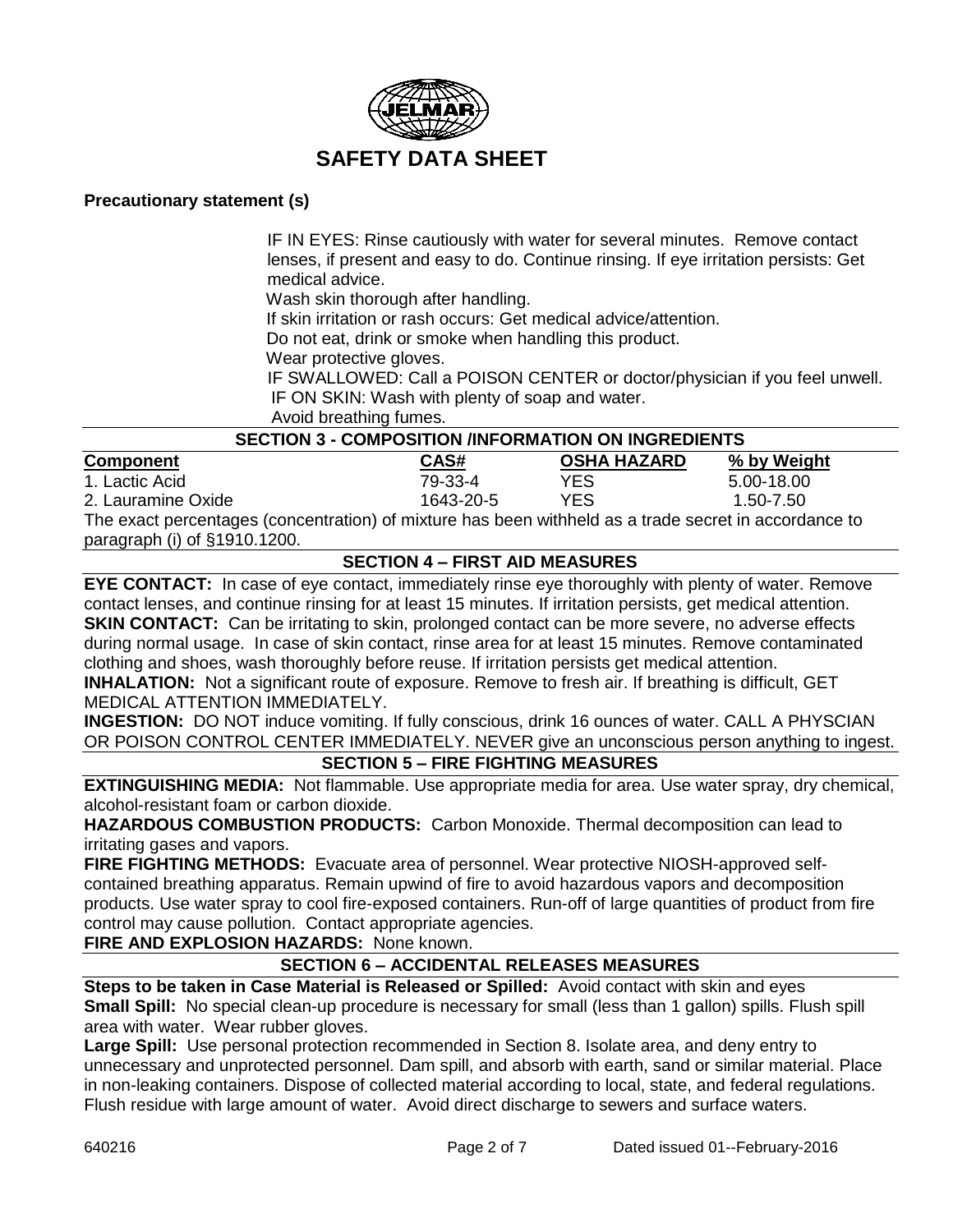

## **SECTION 7- HANDLING AND STORAGE**

**HANDLING and STORAGE:** Avoid contact with eyes, skin or clothing. May be harmful or if swallowed. Use with adequate ventilation. Avoid breathing vapors or mist. Do not eat, drink, or smoke in work area. Wash hand thoroughly after use. Consumer size containers (28, 42 fluid ounces and gallon containers) should be rinsed and recycled. Store in cool well-ventilated area, away from heat. Keep containers tightly closed. Avoid contact with combustible materials, wood, and organic materials. Store in original containers in a secure area away from children and pets.

#### **DO NOT MIX WITH BLEACH, OR ANY OTHER PRODUCTS AS TOXIC FUMES MAY RESULT. KEEP OUT OF REACH OF CHILDREN.**

| <b>SECTION 8 - EXPOSURE CONTROLS / PERSONAL PROTECTION</b> |            |               |       |               |
|------------------------------------------------------------|------------|---------------|-------|---------------|
| <b>EXPOSURE GUIDELINES:</b>                                | )SHA       |               | ACGIH |               |
| <b>COMPONENT</b>                                           | <b>PEL</b> | <b>STEL/C</b> | TWA   | <b>STEL/C</b> |
| 1. Lactic Acid                                             | N.E        | N.E           | N.E   | N.E.          |
| Lauramine Oxide<br>2.                                      | N.E        | N.E           | N.F.  | N.E.          |

**VENTILATION REQUIREMENT:** Avoid prolonged breathing mists or dusts of this product. Use with adequate ventilation. Do not use in closed or confined spaces.

**RESPIRATORY PROTECTION:** None required during normal household use. Emergency responders should wear self-contained breathing apparatus (SCBA) to avoid inhalation of product.

**EYE PROTECTION:** Not required during normal household usage. Do not wear contact lenses. Emergency responders should wear full eye and face protection.

**SKIN PROTECTION:** Rubber gloves with protective cuff. Emergency responders should wear impermeable gloves.

**OTHER PROTECTION:** Emergency responders should wear chemical type (impermeable) protective clothing and footwear where direct contact with chemicals in this product is possible.

**WORK/HYGIENIC PRACTICES:** Wash thoroughly with soap and water after use or handling.

## **SECTION 9 – PHYSICAL AND CHEMICAL PROPERTIES**

| Appearance: Crystal clear, lime green liquid |               | <b>Flammability:</b>                   | Not Flammable   |
|----------------------------------------------|---------------|----------------------------------------|-----------------|
| <b>Odor:</b> Slightly acidic                 |               | <b>Upper/Lower Flammability</b>        | N.A.            |
| <b>Odor Threshold:</b>                       | N.D.          | <b>Vapor Pressure:</b>                 | N.D             |
| pH: @20°C                                    | $2.10 - 2.30$ | <b>Vapor Density (mm Hg):</b>          | N.D.            |
| <b>Melting Point:</b>                        | N.D.          | <b>Relative Density @20°C:</b>         | $1.040 - 1.060$ |
| <b>Freezing Point:</b>                       | N.D           | <b>Solubility in water:</b>            | 100%            |
| <b>Boiling Point:</b>                        | 99°C / 210°F  | <b>Partition Coefficient;</b>          | N.D.            |
| <b>Boiling Point Range:</b>                  | N.A.          | n-octanol/water                        |                 |
| <b>Flash Point:</b>                          | None          | <b>Auto Ignition Temperature:</b>      | - N.A.          |
| <b>Evaporation Rate:</b>                     | N.D           | <b>Decomposition Temperature: N.A.</b> |                 |
|                                              |               | <b>Viscosity:</b>                      | N.D.            |

### **SECTION 10 – STABILITY AND REACTIVITY**

## **REACTIVITY:** N.A.

**CHEMICAL STABILITY:** Stable under normal storage conditions.

**POSSIBILITY OF HAZARDOUS REACTIONS:** N. D.

**CONDITIONS TO AVOID:** Avoid elevated temperatures.

**INCOMPATIBLE MATERIALS:** Strong oxidizing agents, metals (except stainless steel and chrome), bleach, acids, and bases.

**HAZARDOUS DECOMPOSITION PRODUCTS:** Thermal decomposition can lead to release of irritating gases, vapors and carbon oxides. In the event of fire: see Section 5.

640216 Page 3 of 7 Dated issued 01--February-2016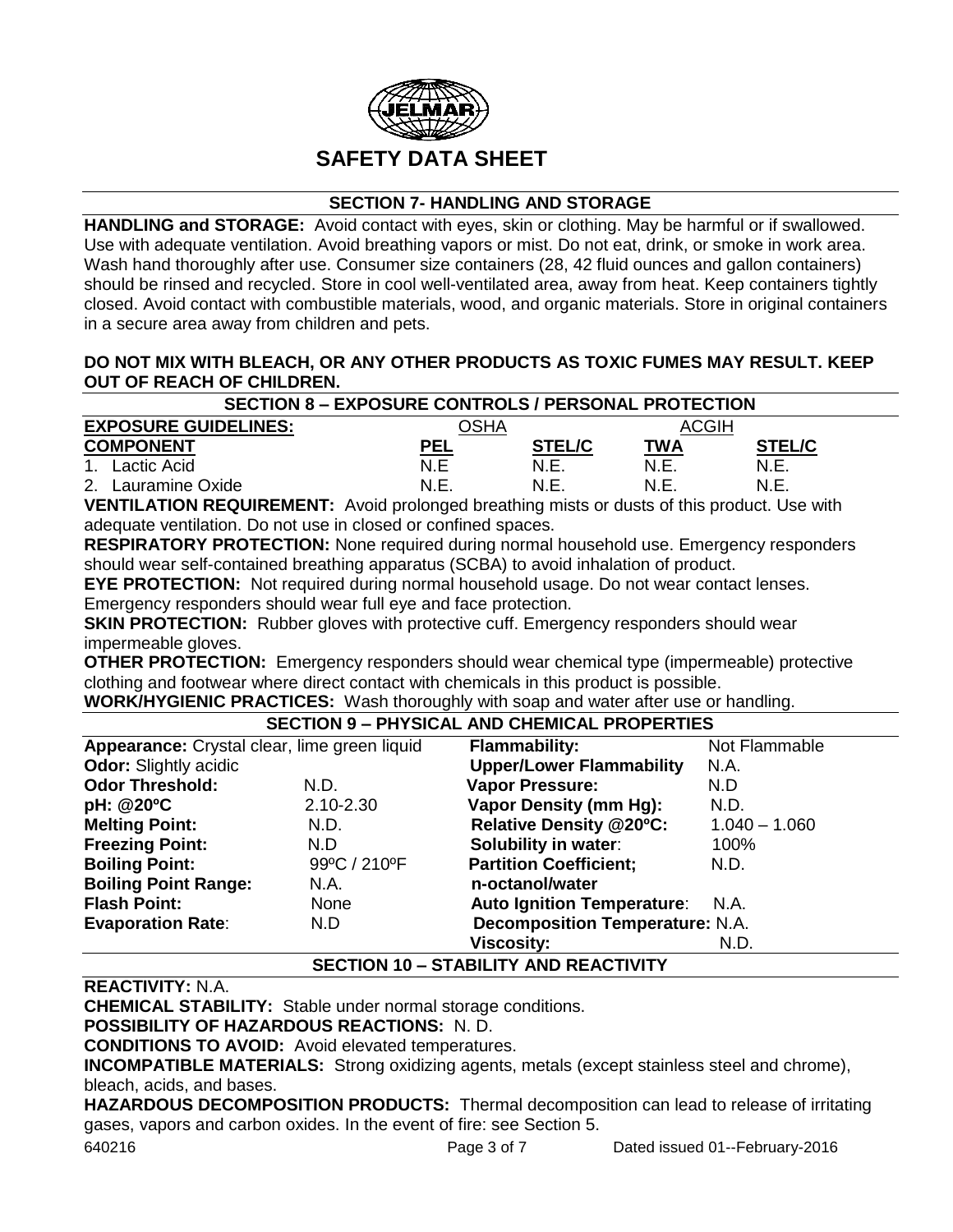

| <b>SECTION 11 - TOXICOLOGICAL INFORMATION</b> |                                                                                                          |  |  |
|-----------------------------------------------|----------------------------------------------------------------------------------------------------------|--|--|
|                                               | <b>Routes of Exposure</b> Eyes, Skin, Inhalation, Ingestion.                                             |  |  |
| <b>Eyes</b>                                   | Irritant: avoid eye contact. Effects may vary depending on length of exposure,<br>solution concentration |  |  |
| <b>Skin</b>                                   | Mild Irritant. Prolonged contact may cause dermatitis, and itching.                                      |  |  |
| <b>Inhalation</b>                             | No adverse effects expected under typical use conditions.                                                |  |  |
| Ingestion                                     | Oral burns, vomiting, and gastrointestinal disturbance.                                                  |  |  |

**LD<sup>50</sup> ACUTE EYE IRRITATION:** GHS Toxicity Category 2A **LD<sup>50</sup> ACUTE DERMAL IRRATION - RABBITS:** GHS Toxicity Category 4 – Mild Skin Irritation **LD<sup>50</sup> ACUTE ORAL TOXICITY – RATS:** GHS Toxicity >5,000 mg/kg **LD<sup>50</sup> ACUTE DERMAL TOXICITY - RABBITTS:** GHS Toxicity >5,000 mg/kg **LD50 ACUTE INHALATION TOXICITY – RATS:** GHS Toxicity Category 4

This product does not contain any substances that are considered carcinogenic by the National Toxicology Program (NTP) Report on Carcinogens and have not been found to be potential carcinogens in the International Agency for Research on Cancer (IARC) Monographs or found to be potential carcinogens by OSHA.

**Reproductive Toxicity**: N.A. **Specific Target Organ Toxicity** – Single Exposure: N.A. **Specific Organ Toxicity** – Repeated Dose: N. A.

### **SECTION 12- ECOLOGICAL INFORMATION**

## **L-(+)-LACTIC ACID:**

### **Ecotoxicity**

**Toxicity to Algae**: EC50/Algae >2.8 g/L 72h Pseudokirchnerella subcapitata. EC50/Algae 3.5 g/L 70h Pseudokirchnerella subcapitata.

**Toxicity to Fish:** LC50: 130 mg/L 96h Pncorhynchus mykiss LC50: 320 mg/L 96h Danio rerio

**Toxicity to Micro-organisms:** LC50>100 mg/L 3h

**Toxicity to daphnia and other aquatic vertebrates:** EC50 130 mg/L 48h Daphnia magna EC50 250 mg/L 48h Daphnia magna

#### **Persistence / degradability**

Readily biodegradable. **Bioaccumulative Potential:** Does not bioaccumulate.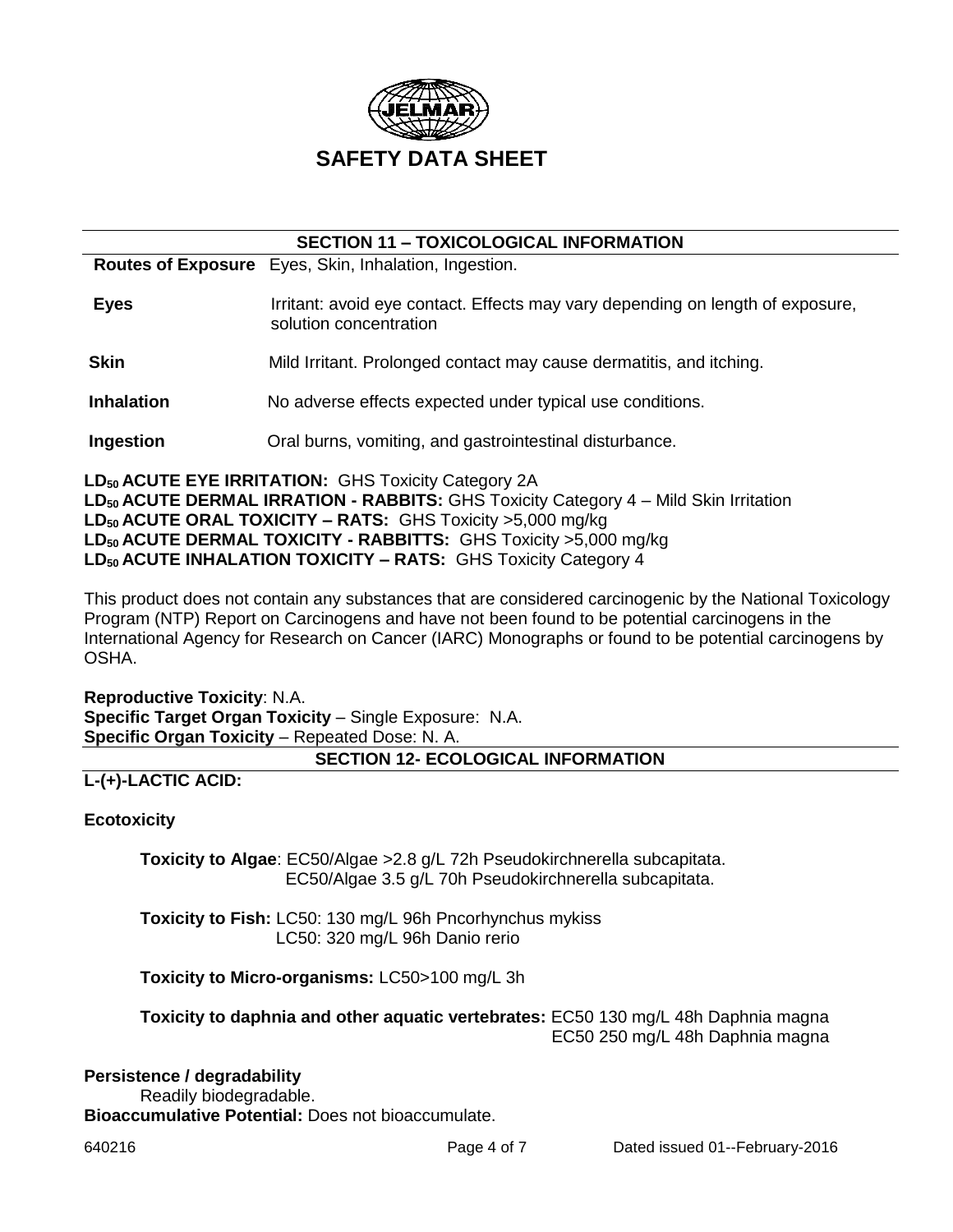

| <b>Chemical Name</b>           | <b>Log Pow</b>            | <b>Bioconcentration factor (BCF)</b>                                                                                                      |
|--------------------------------|---------------------------|-------------------------------------------------------------------------------------------------------------------------------------------|
| $L-(+)$ -Lactic Acid           | $-0.62$                   |                                                                                                                                           |
| <b>Mobility in soil</b>        | No information available. |                                                                                                                                           |
| <b>PBT and vPvB assessment</b> |                           | This substance is not considered to be persistent, bioaccumulative and<br>toxic (PBT) or very persistent and very bioaccumulative (vPvB). |
| <b>Other Adverse Effects</b>   | No information available. |                                                                                                                                           |

#### **LAURAMINE OXIDE:**

**Ecotoxicity;** Very toxic to aquatic life. Toxic to aquatic life with long lasting effects.

| <b>Product</b>    | <b>Species</b>                  | <b>Test Results</b>                       |
|-------------------|---------------------------------|-------------------------------------------|
| Acute             |                                 |                                           |
| Algae             | EC50<br>Algae                   | 0.19 mg/l, 72 hours                       |
| Crustacea<br>Fish | EC50<br>Daphnia<br>LC50<br>Fish | 3.1 mg/l, 48 hours<br>2.67 mg/l, 96 hours |

**Persistence and degradability:** Expected to be readily biodegradable.

**Bioaccumulative potential:** No data available.

**Mobility in soil:** No data available.

### **SECTION 13 – DISPOSAL CONSIDERATIONS**

**DISPOSAL METHOD: Rinse empty containers and recycle.** Dispose of unused product in a permitted hazardous waste management facility following all local, state, and federal regulations. Follow label warnings, since containers may retain some reside of the product. Processing, use or contamination of this product may change the waste management options. It is the responsibility of the waste generator to determine the toxicity and physical properties of the material generated to determine the proper waste identification and disposal methods in compliance with applicable regulations. State and local disposal regulations may differ from federal disposal regulations.

### **SECTION 14 - TRANSPORTATION INFORMATION**

**UN Number:** N.A. **UN Proper Shipping Name**: N.A. **DOT (Department of Transportation Proper Shipping Name):** Not regulated by DOT. **Packaging Group:** N.A. **TDG Classification:** Not Regulated **IMDG Classification:** Not Regulated **IATA Classification:** Passenger – Not Regulated **WHIMS (Canada):** This product has been classified in accordance with the hazard criteria of the Controlled Products Regulations (CPR) and the SDS contains all the information required by CPR.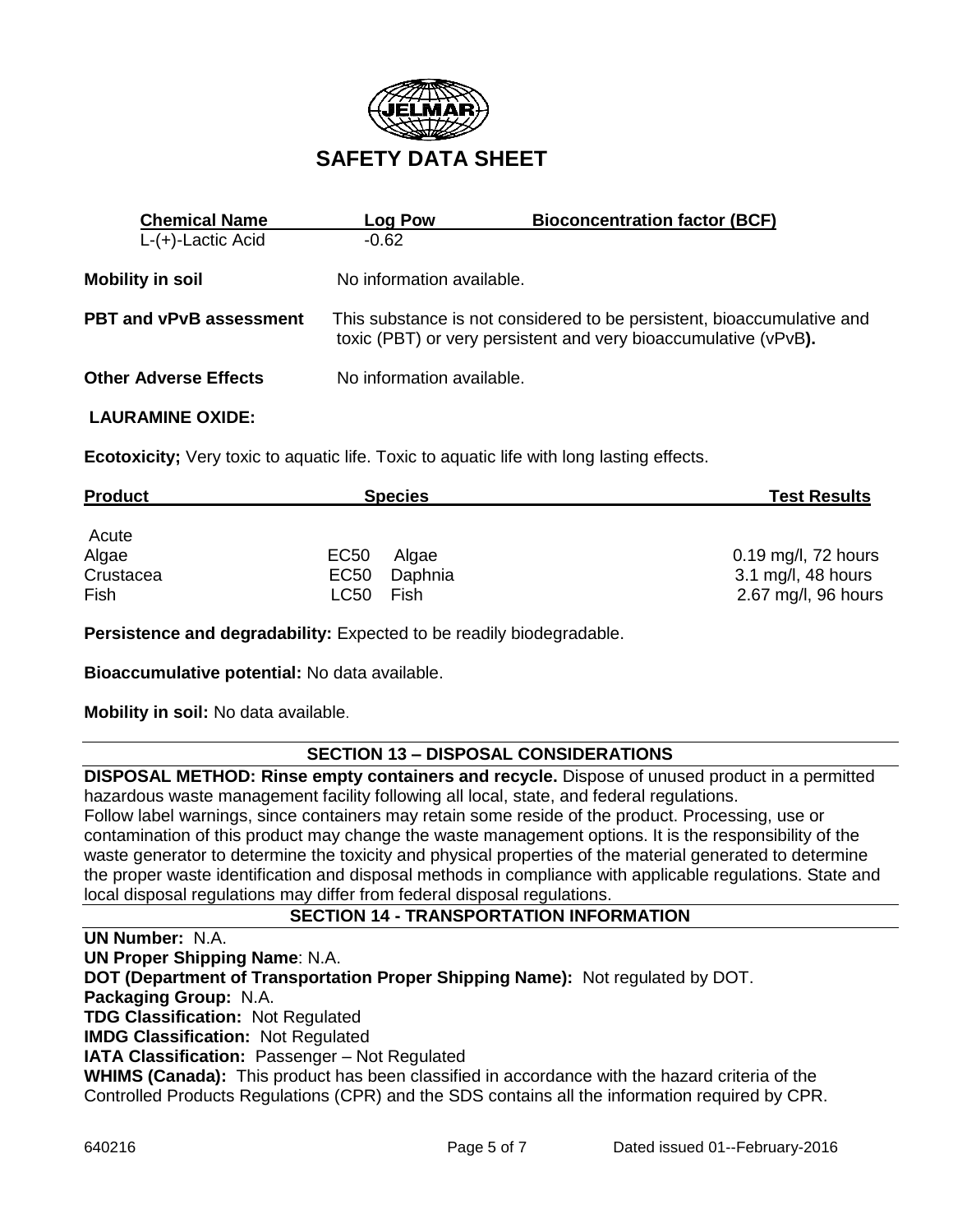

## **SECTION 15 – REGULATORY INFORMATION**

## **FEDERAL REGULATIONS:**

TSCA INVENTORY STATUS: All components of this product are listed on the TSCA Inventory or are exempt from TSCA Inventory requirements.

#### **SARA TITTLE III SECTION 311/312 CATEGORY:**

| IMMEDIATE (ACUTE) HEALTH HAZARARD: YES |     |
|----------------------------------------|-----|
| DELAYED (CHRONIC) HEALTH HAZARD:       | NO. |
| FIRE HAZARD:                           | NO. |
| SUDDEN RELEASE OF PRESSURE:            | NO. |
| REACTIVE HAZARD:                       | NO. |

#### **SARA SECTIONS 302/304/313/HAP:** NO

#### **INTERNATIONAL CHEMICAL INVENTORY STATUS:**

| <b>EUROPEAN UNION (EINECS)</b> | <b>YES</b> |
|--------------------------------|------------|
| <b>JAPAN (METI)</b>            | <b>YES</b> |
| <b>AUSTRALIA (ACIS)</b>        | <b>YES</b> |
| KOREA (KECL)                   | <b>YES</b> |
| CANADA (DSL)                   | <b>YES</b> |
| CANADA (NDSL)                  | NΟ         |
| <b>PHILIPPINES</b>             | <b>YES</b> |

**STATES RIGHT TO KNOW:** California, New Jersey, Pennsylvania, Minnesota, Massachusetts, and Wisconsin. Complies with listed States Right to Know Acts.

The following statement is made in order to comply with the California State Drinking Water Act. California Proposition 65: This product does not contain any chemicals known to the State of California to cause cancer and/or to cause birth defects and other reproductive harm.

### **SECTION 16 – OTHER INFORMATION**

**Precautions to be taken in Handling and Storing:** Avoid exposure to excess heat, and prevent from freezing.

**NFPA:** 1, 0, 0. None

**Total VOC (wt. %):** 0% - does not include any CARB applicable exemptions (Volatile Organic Compounds)/California Air Resources board

**CLR CHEMICAL FATE INFORMATION**: 28-day biodegradation. The matter is readily biodegradable. OECD 301D

**Other Precautions:** None required.